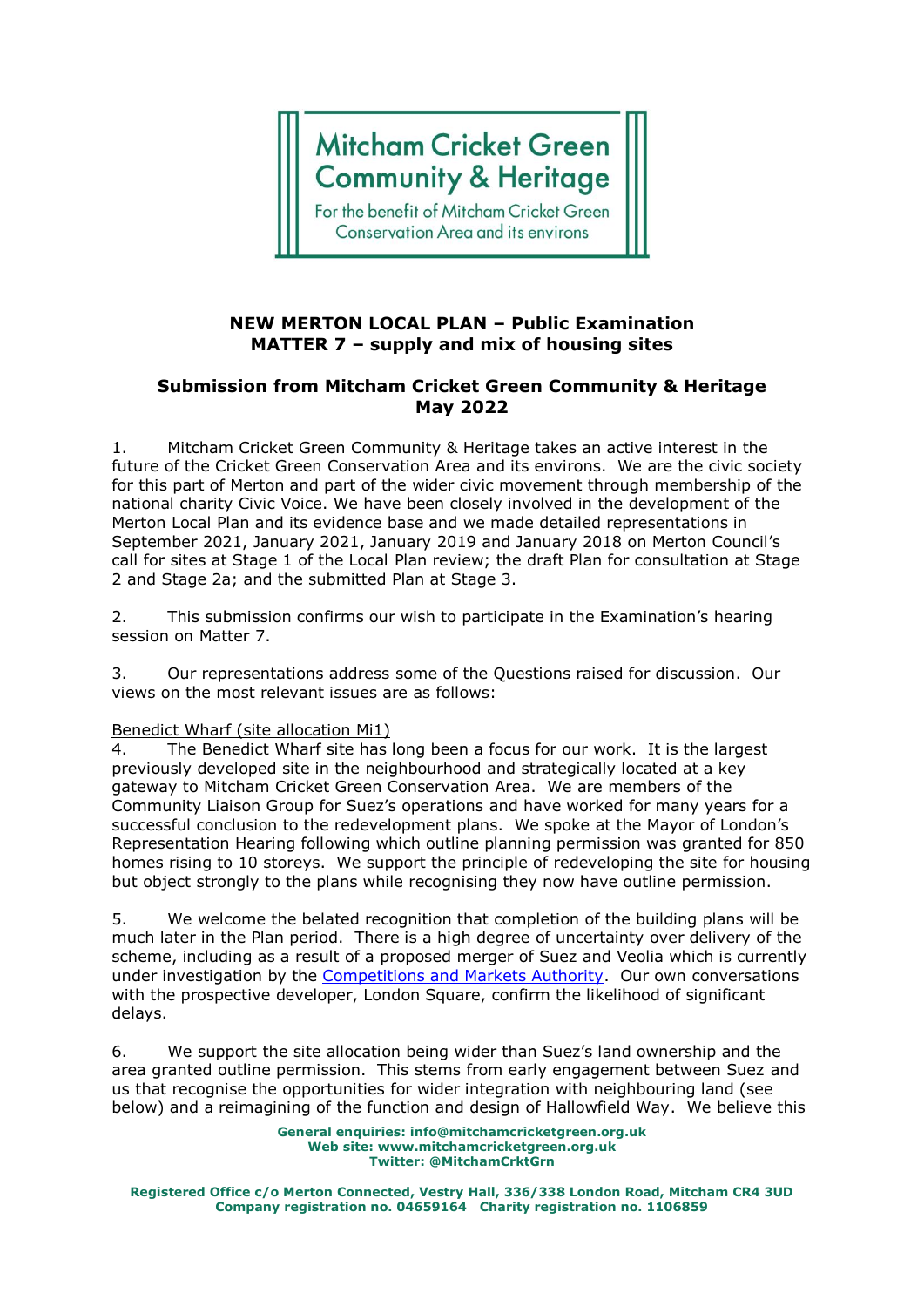will be facilitated by a more strategic view being taken by the Local Plan not constrained by land ownership. We think the site allocation should be further extended to include the Cappagh land to the north west (Lambeth car pound) as well as Hallowfield Way and the small areas of land along it in Merton Council's ownership (where there has been a land swap as part of the planning application process for Benedict Wharf).

 $\ddot{\mathbf{1}}$ **Renedict Wharf** 



Current uses - Waste transfer & processing (SUEZ). Car pound (Cappagh). Conferent uses - was channel at processing (Social Angle) Public open space (London Road Playing Fields), Highways (Hallowfield Way), Private open space (along Hallowfield Way (Merton Council) and Tram line (Transport for

Preferred future use - Residential (C3) & public open space, Community (D1) with ancillary retail (A1, A3) and employment (B1)

Existing planning & other issues - Strategic Industrial Location, Open<br>Space, Site of Importance for Nature Conservation, Green Corridor, boundary of Mitcham Cricket Green & Wandle Valley Conservation Areas, setting of Grade 2 Finden building (Mitcham Parish Church), Archaeological Priority Zone, Wandle<br>Valley buffer, Overhead power lines

Future opportunities - The most important development opportunity in<br>Mitcham for the period of the Local Plan (see Site Opportunity Map and blog) including:

- 
- Significant social housing contribution<br>Mixed housing delivery, including community land trust<br>Green corridor and public access link from London Road to Morden Hall Park via Benedict Wharf and Phipps Bridge
- Via Berieutic windin and Finipps Bington Road Playing Fields (renamed as<br>Baron Fields) through Fenning & Baron Courts, Church Path & Baron Walk<br>Restoration of ancient Ravensbury Path between Church Road and
- Ravensbury Park<br>A gateway to Mitcham Cricket Green Conservation Area to be proud of<br>Development and public realm improvements along Hallowfield Way to
- reduce width and improve frontage reduce width and improve trontage<br>Public realm investment in London Road Playing Fields, Church Path and<br>Baron Walk
- New relationship and removed boundary between Benedict Wharf and London Road Playing Fields<br>Recognise route of Surrey Iron Railway (first public railway in the world)
- Significant overall increase in area of public open space
- Investment in community infrastructure (e.g. repurposing La Sporta Hall & investment in Mitcham Parish Centre)

Former Merantun Development sites (site allocations Mi4, Mi5, Mi11 plus Mo2)

7. We do not consider these allocations to be sound. They are based on now undeliverable extant planning permissions granted by Merton Council to its own development company. Merantun Development Ltd has subsequently been wound up and Merton Council has announced an intention to sell the sites.

- 8. The planning permissions are not deliverable by the private sector because:
	- they are dependent on affordable housing being provided on only one of the sites (Mi11) which is not policy compliant
	- Merton Council has announced that "*the sites formerly owned by the Merantun Local Authority Property Company would be the first tranch* [sic] *of sites to be disposed of and to seek to achieve 100% affordable housing on these sites*" (Merton Council Cabinet Minutes, 6 December 2021) and this is not consistent with the extant planning permissions where the large majority of dwellings are for market sale (including all those on The Canons nursery and Raleigh Garden car park)
	- Merantun's closure is evidence the development across these four sites is not viable as consented

## Mitcham Gasworks (site allocation Mi16)

9. We support the principle of residential development on the site and the site allocation should also make provision for local retail and community uses. We support a capacity of 200-400 dwellings as allocated. No evidence has been provided supporting the reference to a capacity for 450 dwellings in the latest site estimates provided by Merton Council.

10. The adverse implications of accommodating any significant increase in this capacity has been demonstrated by the emerging proposals from St William Homes comprising 17 tower blocks next to Mitcham's village centre, rising to 13 storeys. We regret the recent demolition of the locally listed gasholder which needs to be reflected in an updated site allocation.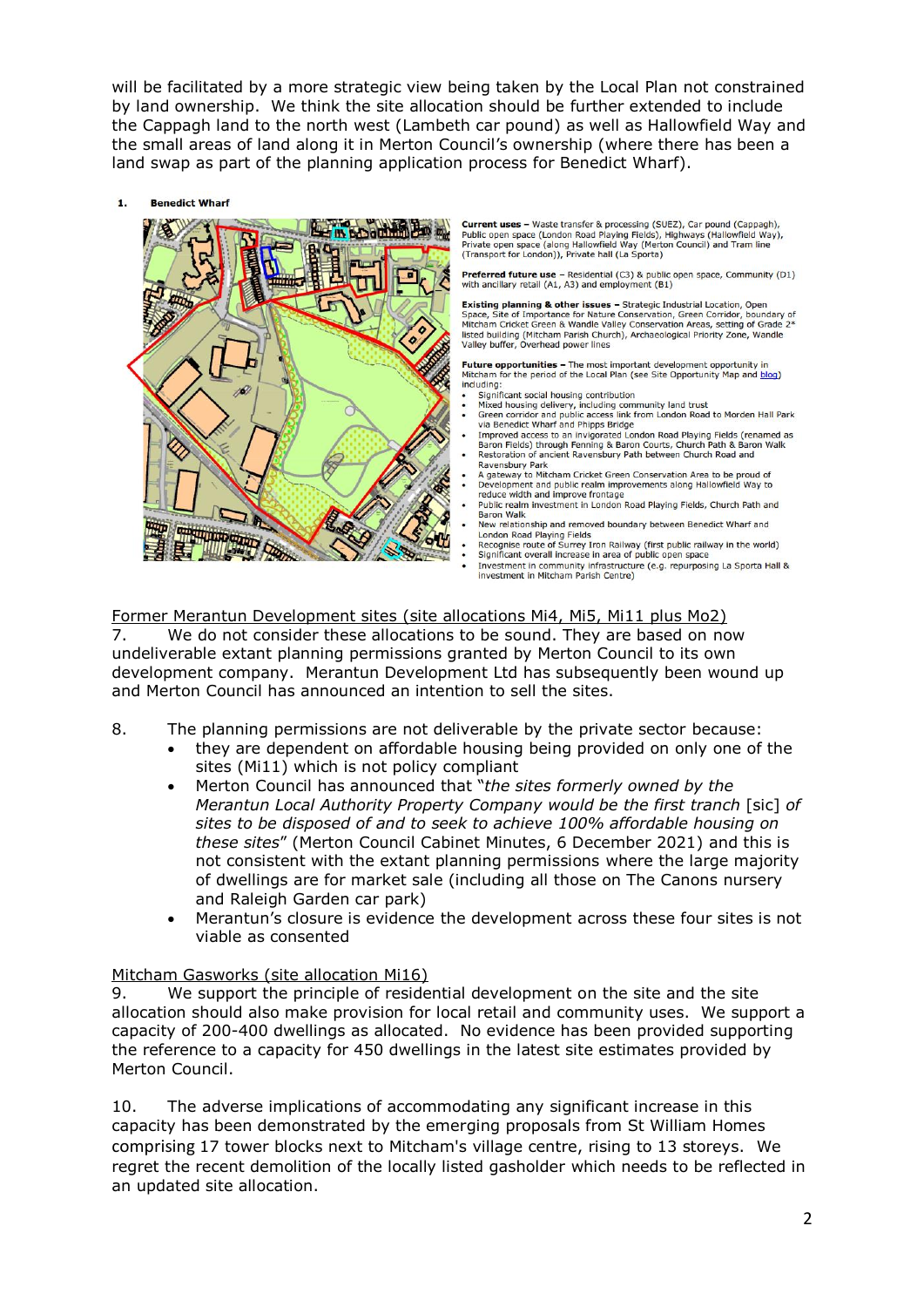11. The site allocation should be clear this is not a location where Merton Council will permit tall buildings over six storeys and any development should respect the existing character, heritage and townscape. We do not support the proposed Main Modifications to increase the height of buildings to 9 storeys and delete reference to the importance of respecting existing character, heritage and townscape.

12. We prepared the following [briefing](https://mitchamcricketgreen.org.uk/2022/01/06/future-of-mitcham-gasworks-could-determine-character-of-mitcham/) in January 2022 of our expectations for the site which underpins these representations:

### **MITCHAM GASWORKS SITE EXPECTATIONS January 2022**

Mitcham Gasworks is identified in Merton's draft Local Plan as a site for significant residential development (site Mi16). This note sets out the expectations of Mitcham Cricket Green Community & Heritage, a local civic society, for future development of the site.

**1. Design approach** – the development should be conceived as a street-based natural extension of Mitcham, providing a mix of residential types (including houses) in buildings that recognise the village character of the adjacent centre and respect existing nearby building heights, character and materiality. The capacity of the site is within the range of 200-400 homes specified in the draft Local Plan and it is not identified as suitable for tall buildings of six stories or more.

**2. Western gasworks site** – the development should complete and complement the earlier development of the western part of the Gasworks site. This includes extending Brickfield Road, making links to Fox's Path and providing strong ecological, hydrological and landscape integration with the contoured open space east of Hay Drive. The design of the site should acknowledge its 150 year history as a gasworks.

**3. Site use** – the site should be predominantly residential with provision for community uses, including community event/meeting space managed by the local community. There is a shortage of play space in the surrounding area and play should be integrated across the scheme.

**4. Permeability** – the site boundary should be fully permeable and an enhanced route for cyclists and pedestrians along Portland Road and Lewis Road to Church Road should be provided. There should be no vehicle route through the site.

**5. Field Gate Lane** – significant widening and improvements to Field Gate Lane and its boundaries should be provided making it suitable as a green route for both pedestrians and cyclists while also respecting its character as an historic route and avoiding engineering to highway standards. Access through to Pear Tree Close/Westfield Road should be integrated into the changes.

**6. Boundaries** –sensitive, green boundaries should be provided where required around the site and around each of the two remaining Pressure Reduction Stations.

**7. Affordable homes** – there should be a minimum of 50% affordable homes with the majority provided for social rent.

**8. Single aspect homes** – no single aspect homes should be included –there are no overriding design constraints that mean all homes cannot be at least dual aspect as required by the London Plan.

**9. Greening** – the site should become an exemplar for achieving ecological gain,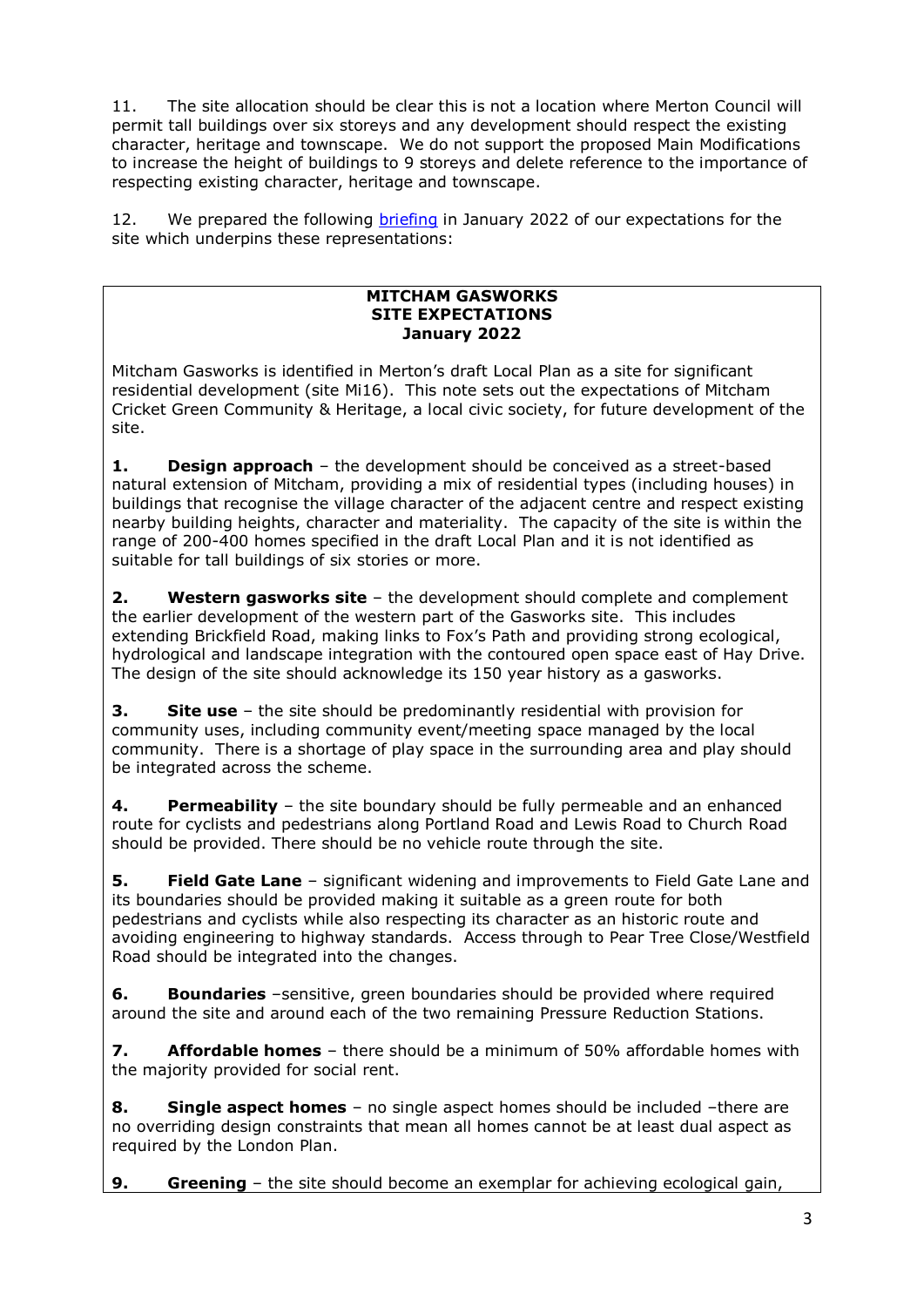significantly exceed the minimum Urban Greening Factor and contribute to tackling the climate emergency in its construction and energy use.

**10. Archaeological investigation** – this is a prime area of archaeological interest, including significant finds during the original development of the gasworks and archaeological studies indicating the possibility of a Roman well on site. A full site investigation should be completed prior to any development or further site clearance. Any significant results should be interpreted and integrated into the scheme's design.

**11. Community Investment** – development proposals should be accompanied by a Community Investment Programme secured through a s106 obligation, including benefits for Miles Road Playing Fields, Mitcham Community Orchard, Abbeyfield Close Recreation Area and Mitcham Parish Centre.

**12. Design process** – this should reflect national planning policy favouring close working with the local community and use of creative design tools (NPPF, paragraphs 1132, 133) - a community-led design charrette is preferred resulting in an outline masterplan. A public exhibition of a single option for development of the site which has only received external input via Merton Council's Design Review Panel will not be considered an acceptable process.



Improved routes – RED ARROWS Permeable boundary – BLUE ARROWS Sensitive boundary – GREEN LINES Greening opportunities – GREEN STARS